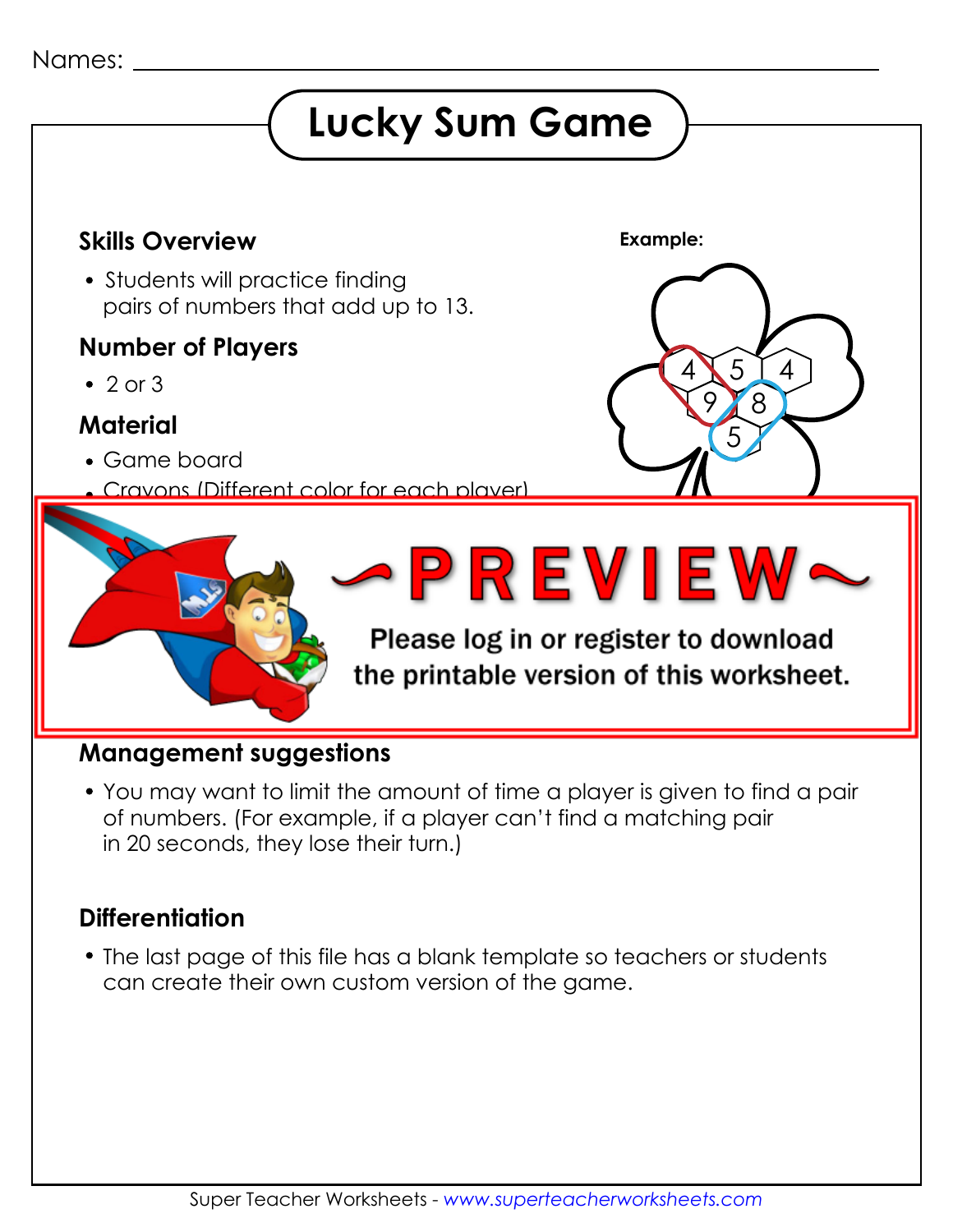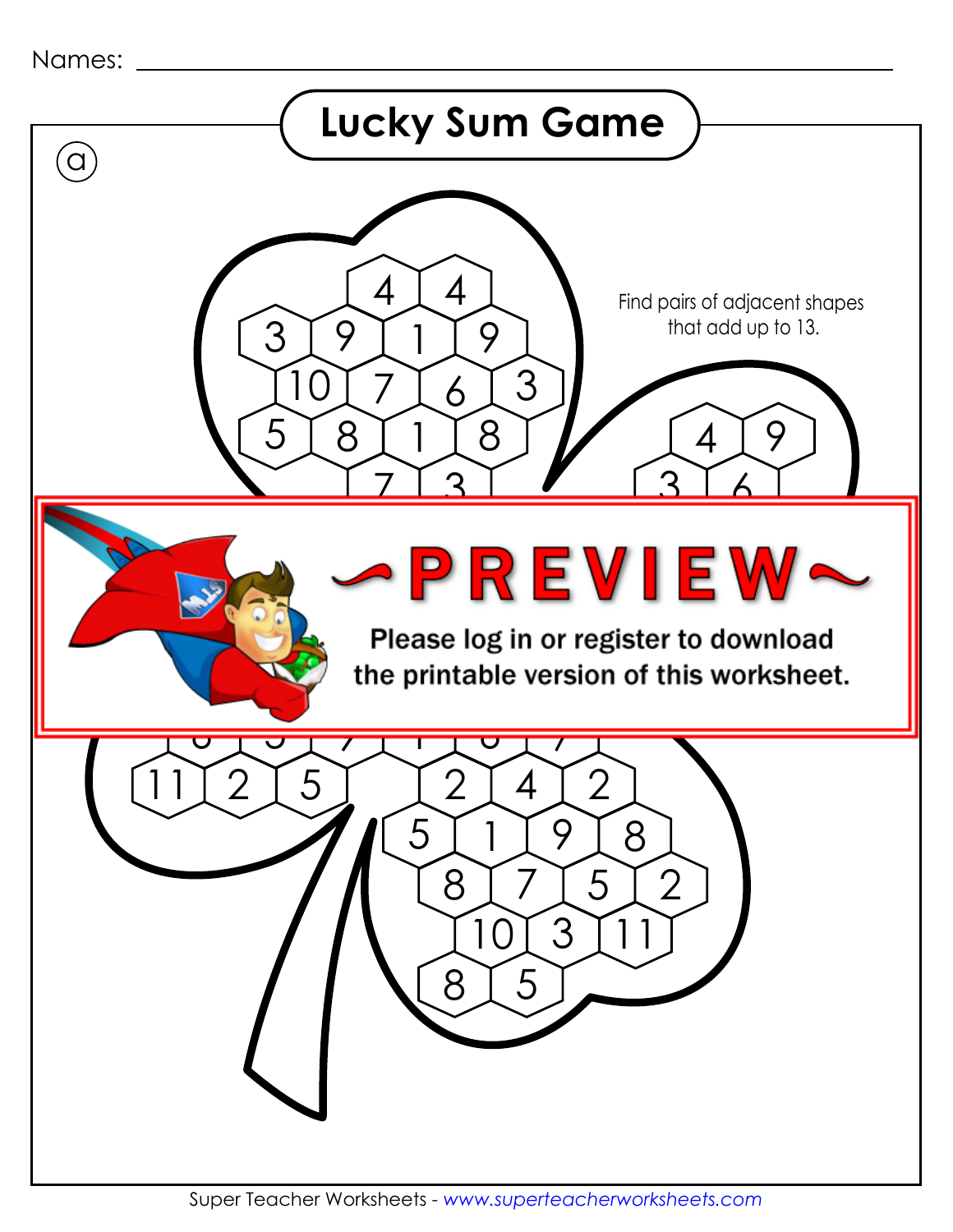```
Names:
```
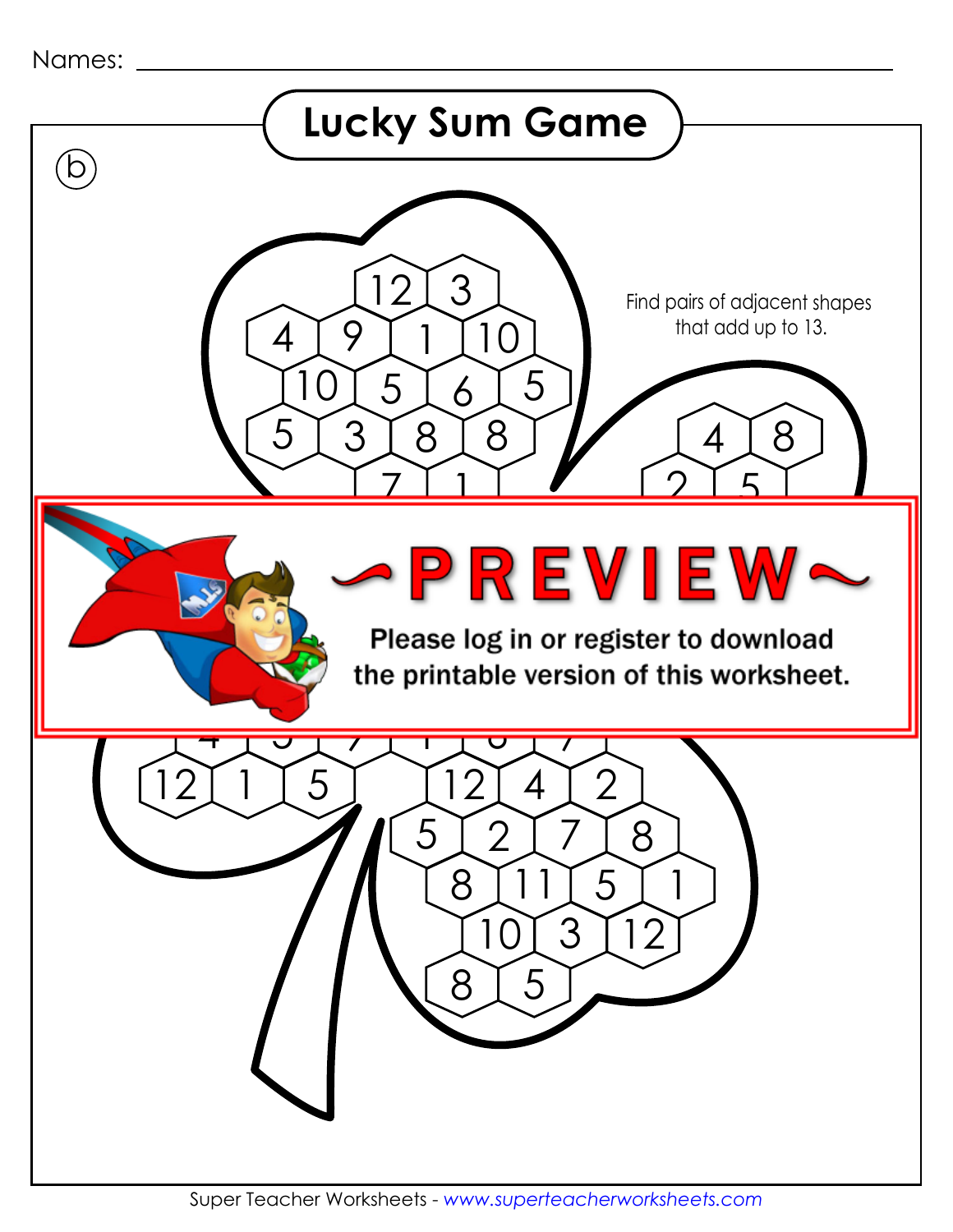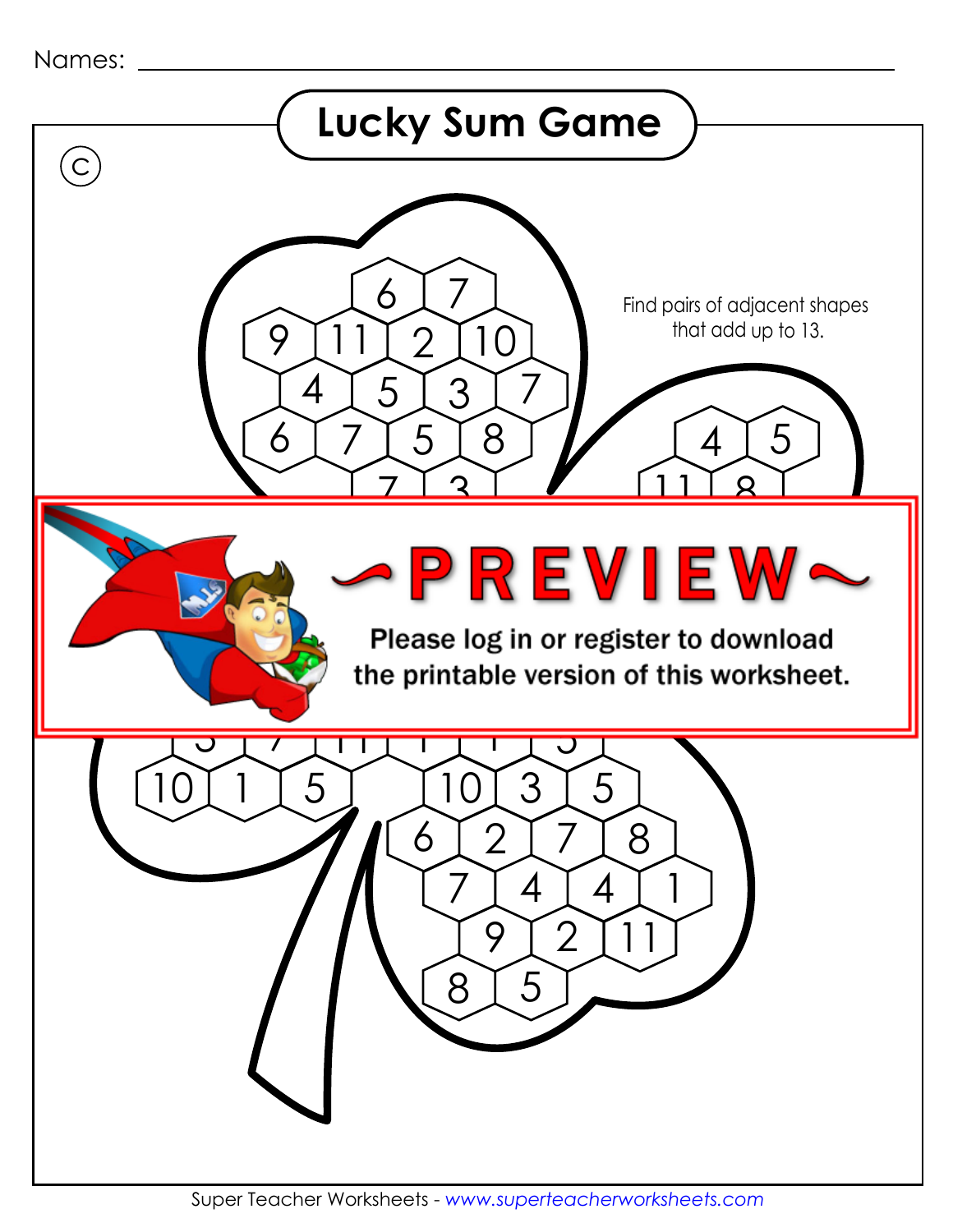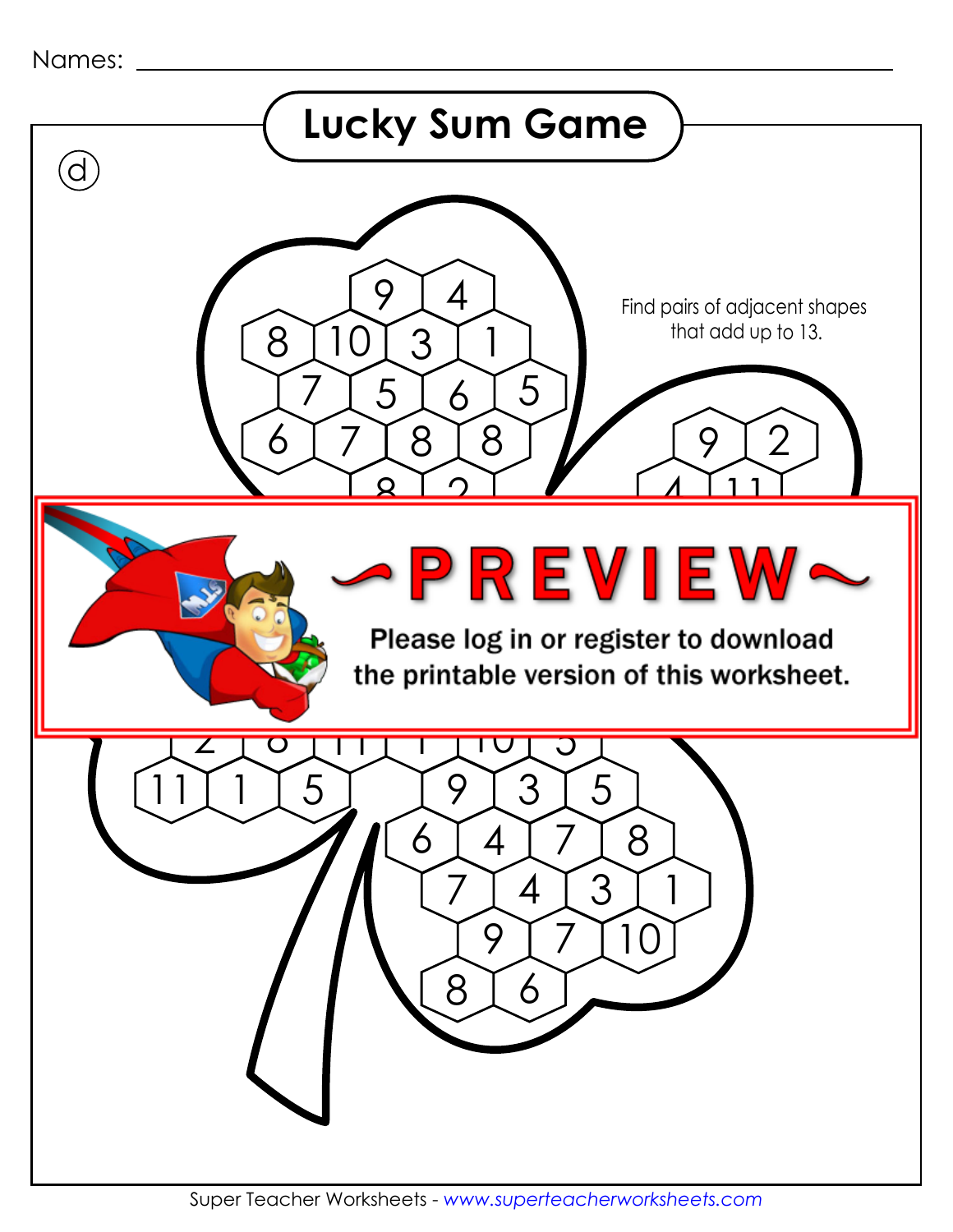# **ANSWER KEY**